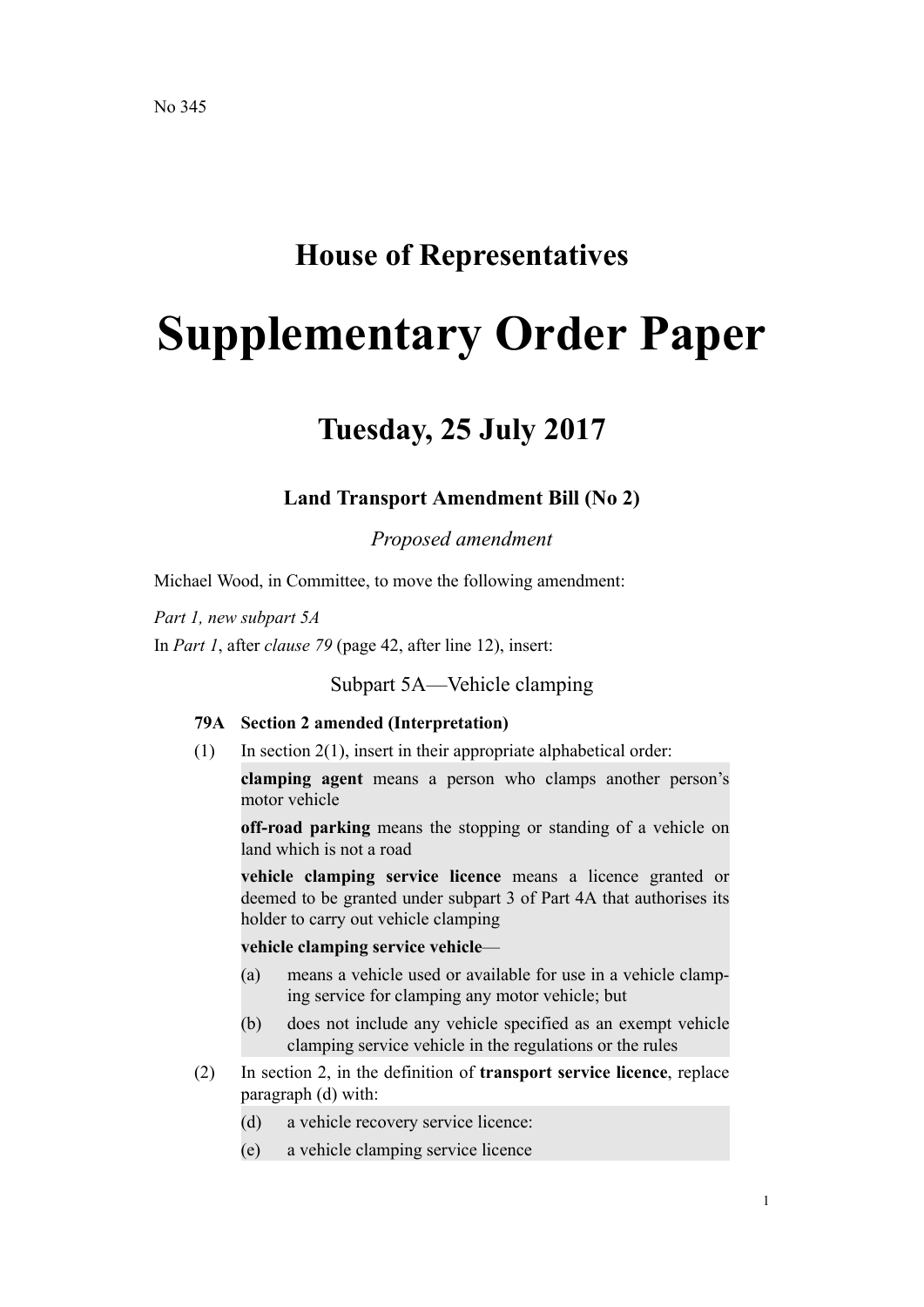|     |                                                                                                                                        | In section 2, in the definition of transport service vehicle, after<br>"rental service vehicle," insert "vehicle clamping service vehicle,".                                                                                                                                                                                                              |  |
|-----|----------------------------------------------------------------------------------------------------------------------------------------|-----------------------------------------------------------------------------------------------------------------------------------------------------------------------------------------------------------------------------------------------------------------------------------------------------------------------------------------------------------|--|
| 79B | Section 30D amended (Additional criteria for small passenger<br>service vehicles and vehicle recovery service)                         |                                                                                                                                                                                                                                                                                                                                                           |  |
| (1) |                                                                                                                                        | In the heading of section 30D, after "for small passenger service<br>vehicles", insert ", vehicle clamping service,".                                                                                                                                                                                                                                     |  |
| (2) | In section 30D, replace "or to any vehicle recovery service" with<br>"or to any vehicle clamping service or vehicle recovery service". |                                                                                                                                                                                                                                                                                                                                                           |  |
| 79C | Section 30J amended (Transport service operators may not<br>carry on certain transport services unless licensed to do so)              |                                                                                                                                                                                                                                                                                                                                                           |  |
|     |                                                                                                                                        | In section 30J, replace paragraph (d) with:                                                                                                                                                                                                                                                                                                               |  |
|     | (d)                                                                                                                                    | vehicle recovery service:                                                                                                                                                                                                                                                                                                                                 |  |
|     | (e)                                                                                                                                    | vehicle clamping service.                                                                                                                                                                                                                                                                                                                                 |  |
| 79D |                                                                                                                                        | New Part 6D inserted (Offences relating to private parking)<br>After section 79V, insert:                                                                                                                                                                                                                                                                 |  |
|     |                                                                                                                                        |                                                                                                                                                                                                                                                                                                                                                           |  |
|     |                                                                                                                                        | Part 6D                                                                                                                                                                                                                                                                                                                                                   |  |
|     |                                                                                                                                        | <b>Offences relating to private parking</b>                                                                                                                                                                                                                                                                                                               |  |
|     |                                                                                                                                        | 79W Clamping for off-road parking                                                                                                                                                                                                                                                                                                                         |  |
|     |                                                                                                                                        |                                                                                                                                                                                                                                                                                                                                                           |  |
|     |                                                                                                                                        | subject to the following conditions:                                                                                                                                                                                                                                                                                                                      |  |
|     | (a)                                                                                                                                    | clearly on a sign authorised by the Agency; and                                                                                                                                                                                                                                                                                                           |  |
|     | (b)                                                                                                                                    | licence; and                                                                                                                                                                                                                                                                                                                                              |  |
|     | (c)                                                                                                                                    | Where a person allows off-road parking on their land, a clamping<br>agent may carry out a vehicle clamping service on that property<br>the vehicle must have breached a term or condition displayed<br>the clamping agent must hold a vehicle clamping service<br>only 1 agent may conduct a vehicle clamping service at 1 lo-<br>cation at any time; and |  |
| (1) | (d)                                                                                                                                    | form approved by the Agency.                                                                                                                                                                                                                                                                                                                              |  |
|     |                                                                                                                                        | ject to the following conditions:                                                                                                                                                                                                                                                                                                                         |  |
| (2) | (a)                                                                                                                                    | the clamping agent must wear photo identification in the<br>Where a clamping agent has clamped a vehicle, they may recover<br>the costs of that clamping and any unpaid off-road parking fees sub-<br>costs recovered under this section must not exceed \$50; and                                                                                        |  |